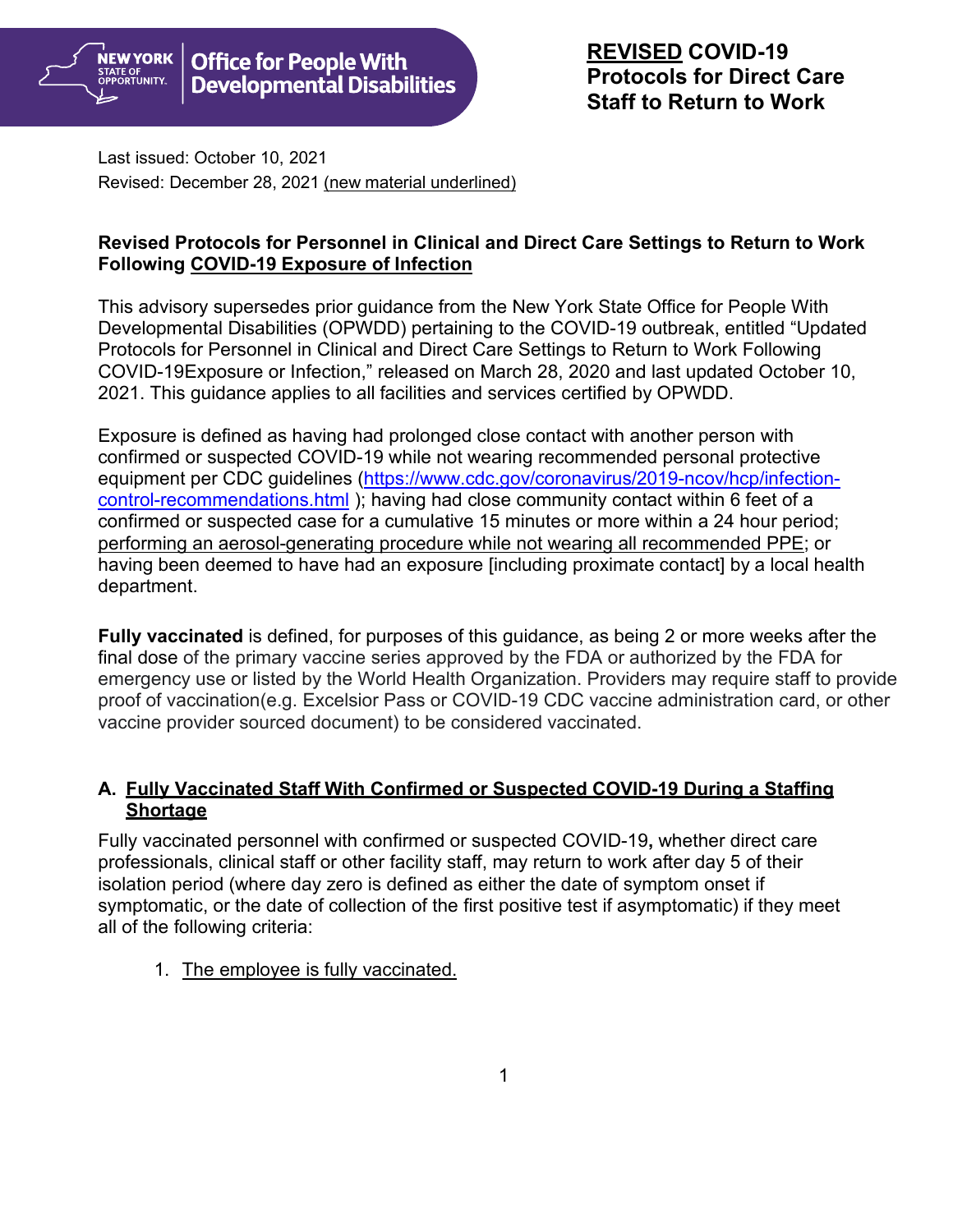- 2. <u>The employee is an essential worker[1](#page-1-0);</u>
- 3. The employee is asymptomatic; or if mildly symptomatic, the employee has not had a fever for at least 72 hours without fever reducing medicine; all symptoms are improving; does not have rhinorrhea (runny nose); and has no more than minimal, non-productive cough (*i.e,* not disruptive to work and does not stop the employee from wearing their mask continuously and is not coughing up phlegm);
- 4. The employee is able to continuously and correctly wear a well-fitting surgical face mask, a higher-level face mask, such as a KN95, or a fittested N95 respirator while at work. The mask should fit with no air gaps around the edges.
- 5. The employee continues to quarantine at home, while not at work, takes precautions to avoid household transmission and observe other required elements of isolation while not at work until the end of the 10 day period;
- 6. The employee should be restricted from contact with severely immunocompromised individuals**;**

**Employees who are moderately to severely immuncompromised are not eligible to return to work under this guidance.** *See* **[https://www.cdc.gov/coronavirus/2019](https://www.cdc.gov/coronavirus/2019-ncov/hcp/duration-isolation.html) [ncov/hcp/duration-isolation.html](https://www.cdc.gov/coronavirus/2019-ncov/hcp/duration-isolation.html)**

Workers should be instructed that:

- They should practice social distancing from co-workers at all times except when job duties do not permit such distancing;
- If they must remove their respirator or face mask, while eating or drinking, for example, they should separate themselves from others;

<span id="page-1-0"></span><sup>&</sup>lt;sup>1</sup> An essential worker is one who works for a human services provider whose function includes the direct care of patients or individuals in state-licensed or funded voluntary programs; the care, protection, custody and oversight of individuals both in the community and in state-licensed residential facilities; those operating community shelters or other critical human services agencies providing direct care and support. Essential workers also include those performing services necessary to maintain the safety, sanitation and essential operations of residences and other businesses including security, cleaners or janitors, and maintenance workers.

https://coronavirus.health.ny.gov/system/files/documents/2021/12/return-to-work-isolation-guidance\_12-24-21.pdf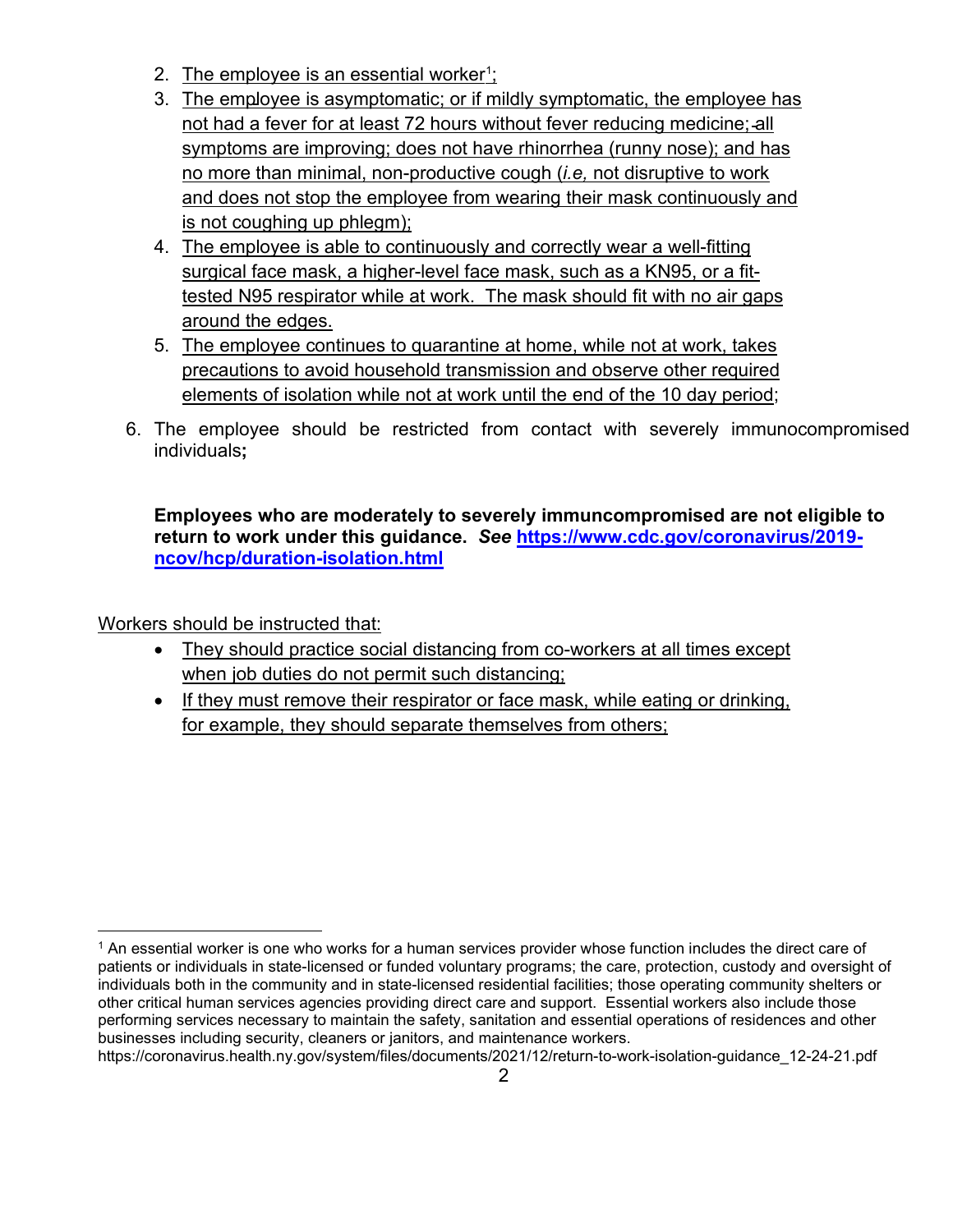• They should self-monitor for symptoms and seek re-evaluation from occupational health or their personal healthcare provider if symptoms recur or worsen

## **B. Asymptomatic Fully Vaccinated Staff Who Have Been Exposed to COVID-19**

Staff who have been fully vaccinated against COVID-19 do not need to quarantine or furlough after exposure to COVID-19, so long as they remain asymptomatic. These staff must wear well-fitting face masks while at work. The use of cloth masks or other homemade masks (e.g., bandanas, scarves) for clinical and direct support staff providing direct care to individuals, is not permitted. Employers should consult their respiratory protection policies and/or OSHA policies to determine if N95 respirators should be used.

**Fully vaccinated** is defined, for purposes of this guidance, as being 2 or more weeks after the final dose of the primary vaccine series approved by the FDA or authorized by the FDA for emergency use or listed by the World Health Organization. Providers may require staff to provide proof of vaccination(e.g. Excelsior Pass or COVID-19 CDC vaccine administration card, or other vaccine provider sourced document) to be considered vaccinated.

Please note that work restrictions should still be considered for staff with underlying immunocompromising conditions which might impact the level of protection provided by thevaccine.

### **C. Asymptomatic Staff Who Have Recently Recovered From COVID-19**

Staff who have recently recovered from COVID 19 do not need to quarantine or furlough after new exposure to COVID-19, so long as they remain asymptomatic. These staff must wear well-fitting face masks while at work. Employers should consult their respiratory protection policies and/or OSHA policies to determine if N95 respirators should be used.

**Recently recovered**, for purposes of this guidance, is defined as: 1) having recovered from laboratory-confirmed COVID-19 by meeting the criteria for discontinuation of isolation; 2) withinthe 3-month period after either the initial onset of symptoms related to the laboratory confirmedCOVID-19 infection or, if asymptomatic during the illness, the date of the laboratory confirmed test.

Facilities may choose to implement furlough for asymptomatic recovered staff if there is concern of any of the following:

• Underlying immunocompromising conditions because they might be at increased risk of reinfection;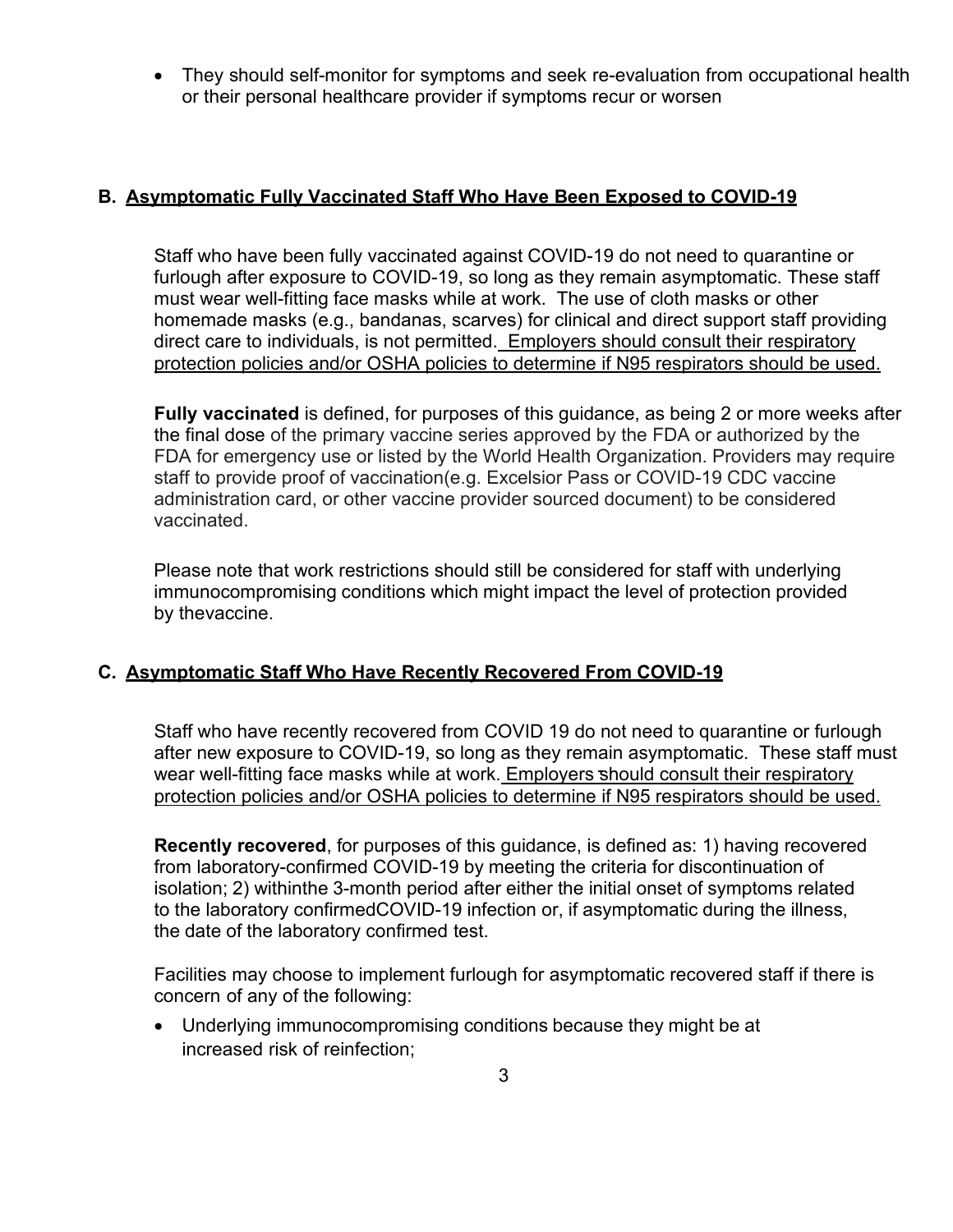- An initial diagnosis of COVID-19 was based on a false positive;
- Suspicion or evidence that staff was exposed to a variant for which the risk of re-infection may be higher.

It is recommended that exposed recovered staff be assigned to residents who have been fullyvaccinated, if possible.

In all exposure situations, staff should monitor their symptoms through 14 days after exposure andpractice non-pharmaceutical interventions described below through day 14.

# **D. Asymptomatic Staff Exposed to COVID-19 Who are Not Fully Vaccinated and Not Recently Recovered from COVID-19**

Consistent with CDC guidance, providers may allow clinical and direct support professionals or other facility staff who have **been exposed, per the definition above, to a confirmed case of COVID-19** and who are not fully vaccinated or who have not recently recovered from COVID-19 toreturn to work after ten (10) days of quarantine or sooner, as may be allowed by the relevant Local Department of Health, if **no symptoms**  have been reported during the quarantine period and if all of the following conditions are met:

- 1. Personnel who have been in contact with confirmed or suspected cases are **asymptomatic**;
- 2. Personnel must continue symptom monitoring through Day 14. Selfmonitoring should be completed twice a day (i.e. temperature, symptoms), and undergo temperature monitoring and symptom checks atthe beginning of each shift, and at least every 12 hours during a shift.
- 3. Individuals must be counseled to continue strict adherence to all recommended non-pharmaceutical interventions, including hand hygiene. These staff must wear well-fitting face masks while at work. Employers should consult their respiratory protection programs and/or OSHA policies to determine whether N95 respirators should be used.
- 4. To the extent possible, direct care professionals and clinical staff working under these conditions should preferentially be assigned to individuals at lower risk for severe complications, as opposed to higher-risk patients (e.g. severely immunocompromised, elderly).
- 5. Personnel allowed to return to work under these conditions should maintain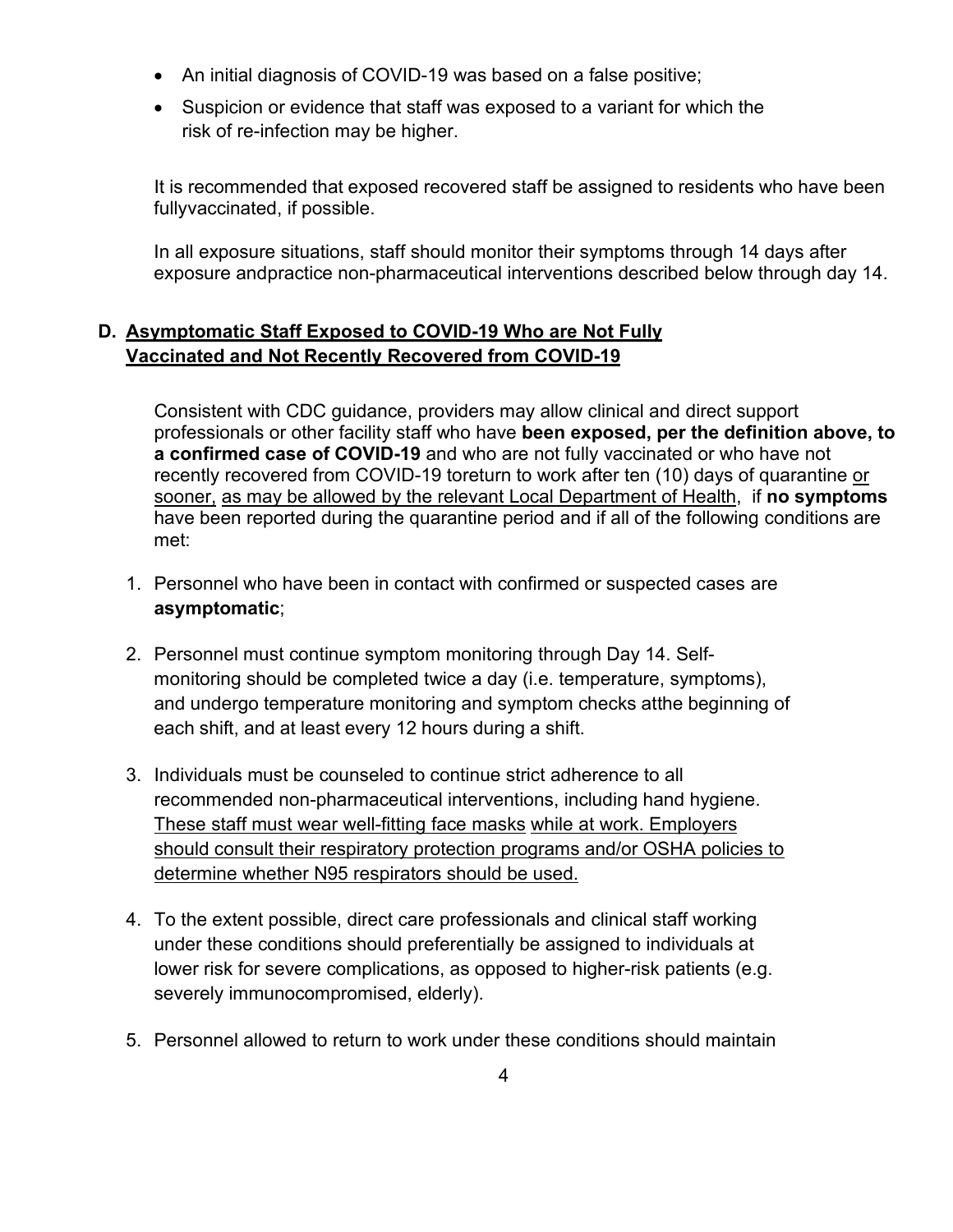self-quarantine through Day 14 when not at work.

6. At any time, if the personnel who are asymptomatic contacts to apositive case and working under these conditions develop symptoms consistent with COVID-19, they should immediately stop work and isolate at home. All staff with symptoms consistentwith COVID-19 should be immediately referred for diagnostic testing for SARS-CoV-2.

#### **E. Unvaccinated Staff With Confirmed or Suspected COVID-19 or Staff with Confirmed or Suspected COVID-19 in a Facility Without a Staffing Shortage**

Providers may allow unvaccinated personnel with confirmed or suspected COVID-19 or personnel with confirmed or suspected COVID-19 who work in a facility without a staffing shortage**,** whether direct careprofessionals, clinical staff or other facility staff, to return to work only if all the following conditions are met:

- 1. To be eligible to return to work, personnel with confirmed or suspected COVID-19 must have maintained isolation for at least 10 days after illness onset, must have been fever-free for at least 24 hours without the use of fever reducing medications, and must have other symptoms improving.
- 2. Staff who are severely immunocompromised as a result of medicalconditions or medications or who had severe or critical illness should consult with a healthcare provider before returning to work. Providers should consider seeking consultation from an infectious disease expert for these cases.
- 3. If a staff member is asymptomatic but tested and found to be positive, they must maintain isolation for at least 10 days after the date of the positive test and, if they develop symptoms during that time, they must maintain isolation for at least 10 days after illness onset and must have been at least 24 hours fever-free without fever reducing medications andwith other symptoms improving. These staff must wear well-fitting face masks while at work. Employers should consult their respiratory protection policies and/or OSHA policies to determine whether N95 respirators should be used.

### **F. Asymptomatic Staff Exposed to COVID-19 Who are Not Fully Vaccinated and Not Recently Recovered from COVID-19 During a Staffing Shortage**

Providers may allow clinical and direct support professionals or other facility staff who have **been exposed to a confirmed or suspected case of COVID-19** to return to work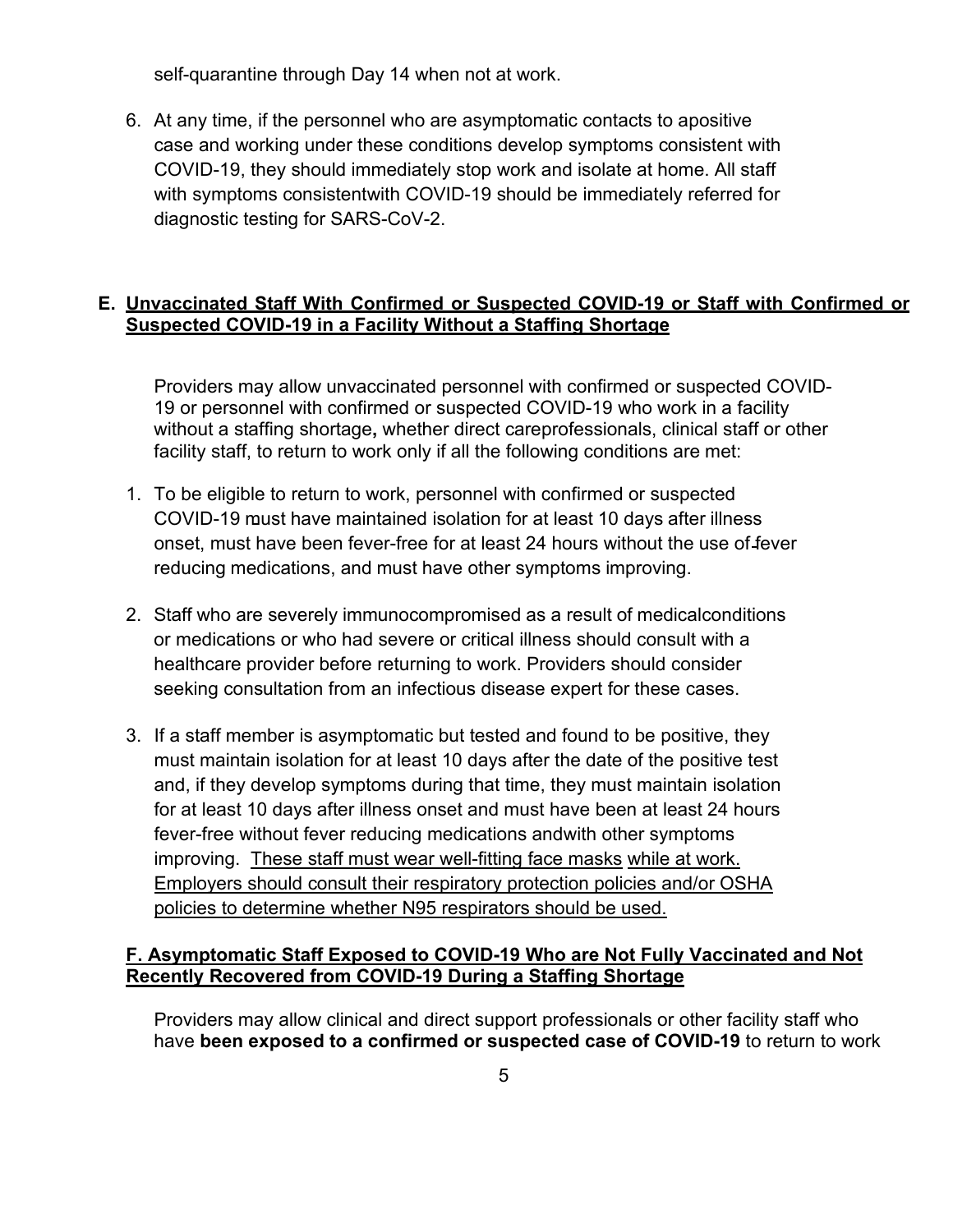**before** ten (10) days of quarantine if **no symptoms** have been reported during the quarantine period and if all of the following conditions are met:

1. Furloughing such staff would result in staff shortages that would adversely affect the health and safety of individuals served by the facility;

> The provider agency must submit a completed attestation, acknowledging that the agency has implemented or attempted staffing shortage mitigation efforts and is experiencing a staffing shortage that threatens provision of essential care services and that all of the below factors and requirements will be or are being met. The attestation form can be found here: [\[https://opwdd.ny.gov/system/files/documents/2021/01/1.22.21-opwdd](https://opwdd.ny.gov/system/files/documents/2021/01/1.22.21-opwdd-return-to-work-exposed-staff-attestation.pdf)[return-to-work-exposed-staff-attestation.pdf\]](https://opwdd.ny.gov/system/files/documents/2021/01/1.22.21-opwdd-return-to-work-exposed-staff-attestation.pdf) and should be submitted to quality@opwdd.ny.gov before asymptomatic exposed staff are approved to return to any work location. One attestation may be submitted by each provider operating program(s) within these parameters but must list the locations/sites where staffing shortages require that exposed staff return to work before 10-day quarantines are completed.

- 2. Staff who have been in contact with confirmed or suspected cases are **asymptomatic**.
- 3. Staff must continue symptom monitoring through Day 14. Selfmonitoring should be completed twice a day (i.e. temperature, symptoms), including temperature monitoring and symptom checks at the beginning of each shift, and at least every 12 hours during a shift;
- 4. Staff must be counseled to continue strict adherence to all recommended nonpharmaceutical interventions, including hand hygiene. These staff must wear well-fitting face masks while at work. Employers should consult their respiratory protection policies to determine whether N95 respirators should be used;
- 5. Staff must be advised that if any symptoms develop, they should immediately stop work, self-isolate at home and contact their local public health authority or their healthcare provider to report this change in clinical status and determine if they should seek testing;
- 6. To the extent possible, direct care professionals and clinical staff approved to work under these conditions should preferentially be assigned to individuals at lower risk for severe complications, as opposed to higher-risk individuals (e.g. severely immunocompromised, elderly); AND